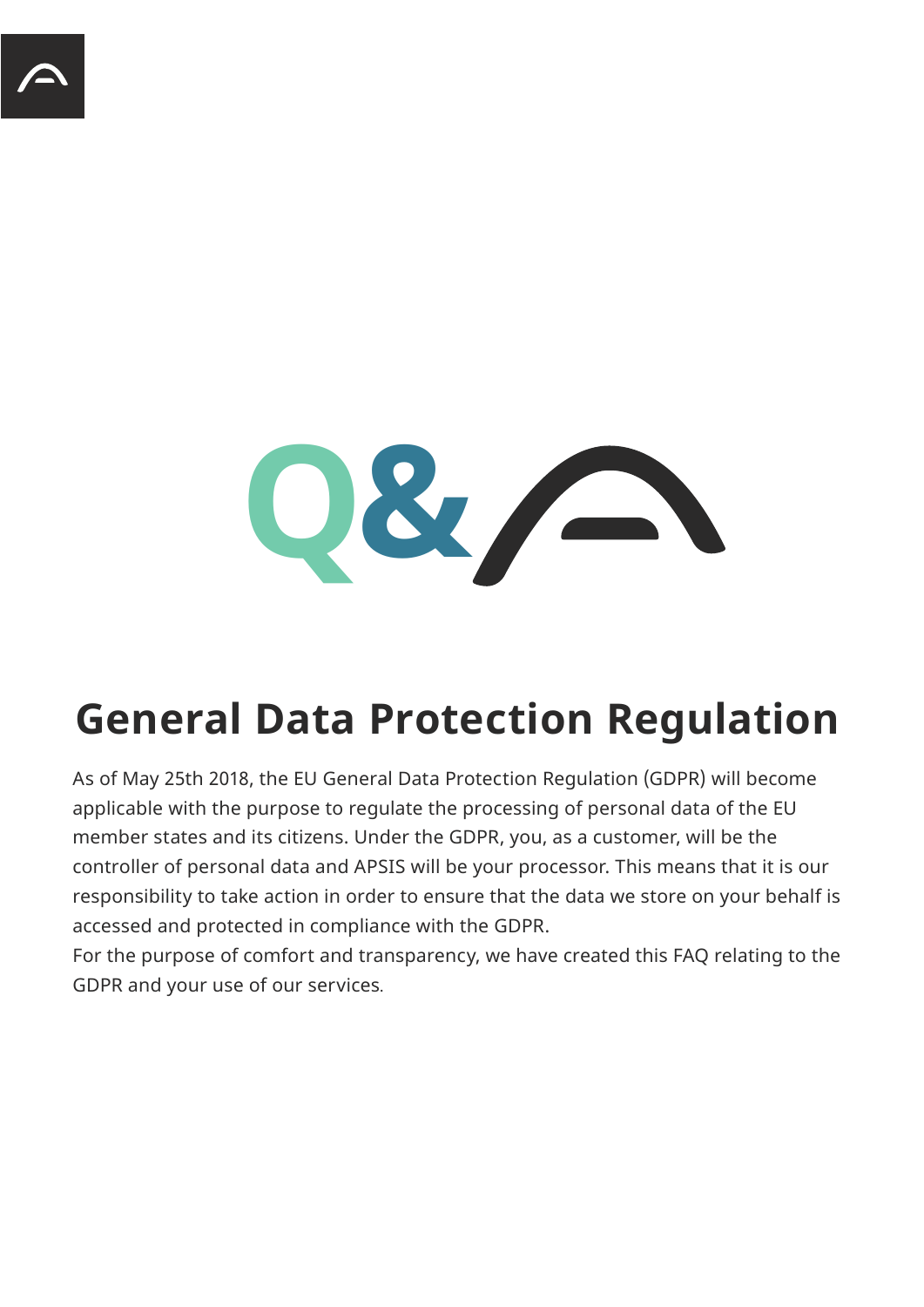**Q**

**Q**

### **GDPR**

### **How has Apsis prepared for the implementation of GDPR?**

In order to comply with GDPR, Apsis has conducted a full assessment of impacts in our infrastructure, business and development setup.

### **What kind of information that Apsis stores will be affected by GDPR?**

Data created and/or uploaded by customers (such as email).

The data is controlled by, and only known by, the customer. Resultantly, our customers can fully control the deletion process themselves.

Logs and backups are cleaned/deleted in cycles taking requirements under the GDPR into consideration..

#### **Q Does Apsis use any third-party partners that are relevant in regards to GDPR?**

Apsis partners with Amazon AWS (www.aws.amazon.com) and Rackspace LTD (www.rackspace.com) for Cloud and hosting services.

### **DATA**

**Q**

 $\blacktriangle$ 

 $\blacktriangle$ 

**Where is the data that is created by customers stored physically?** 

The data is stored at facilities in the EU.

### **Q How much data is there and for how long is it stored?**

The amount of stored data depends on the customer's use of an application. We do not measure an individual customer's data size.

For further information, please read our backup policy. All policies ensure that Apsis complies with GDPR.

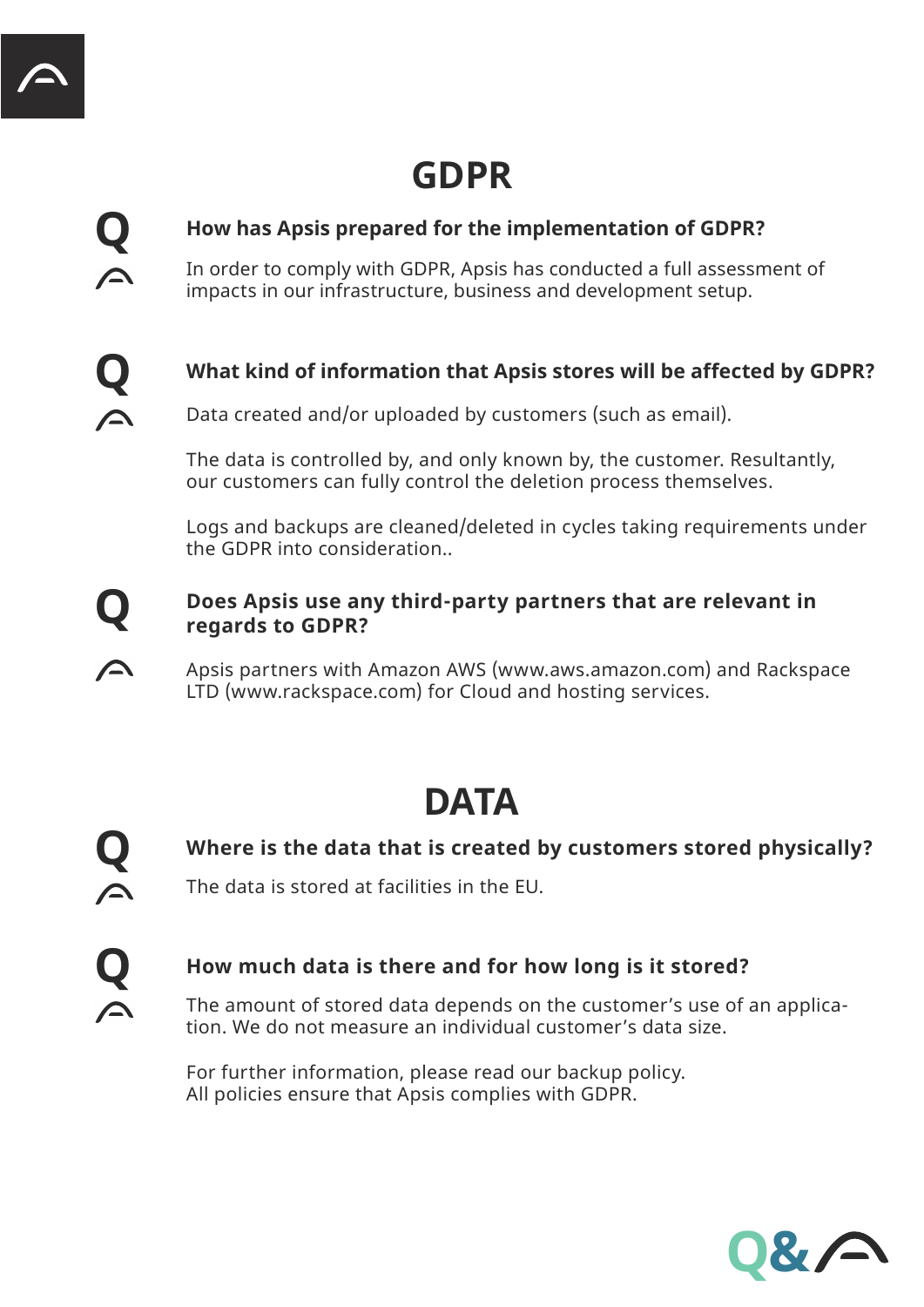### DATA cont.

#### **Q Is the data storage separated or shared with other Apsis customers?**

Apsis is a multitenant cloud offering. Consequently, our customers have unique access to their own data. Security frameworks assure that a customer's data can only be viewed and handled by the customer.

 $\triangle$ 

 $\blacktriangle$ 

**Q**

 $\blacktriangle$ 

 $\curvearrowright$ 

 $\curvearrowright$ 

 $\triangle$ 

#### **Q Who can access the data?**

The customer is the only one who can access his or her own data. However, with permission from the customer, Apsis Support and Development staff can access the data. Purpose built security logins are used.

#### **Q How many copies/Backups exist?**

Data is backed up every day and stored according to the Apsis backup policy. In compliance with the GDPR, backups are freed from data after deletion in the running environment.

**Are there one or more sources and backups?** 

At Apsis, we have one source and several backups.

**Q Is the data encrypted?** 

Data is stored behind encrypted communication. Data at rest is not encrypted. Backups are encrypted.

#### **Q Is the data used for other purposes than what we as customers use it for?**

No.

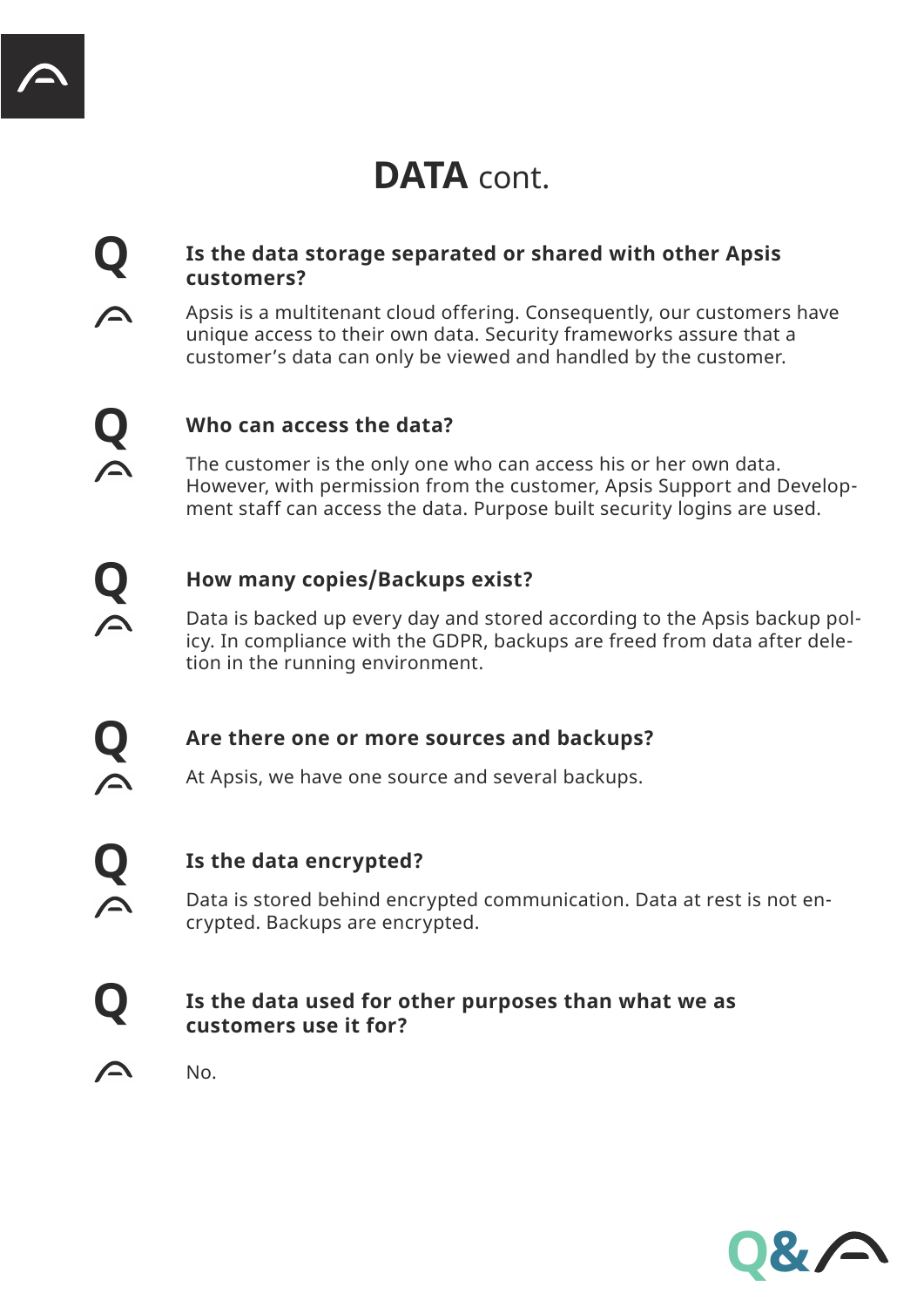### **SECURITY**

#### **Q How do you work in order to ensure security at Apsis?**

At Apsis, we actively work to ensure security (data, physical etc.). As an effect, we frequently review our security procedures. In addition, Apsis works with partners whose sole focus is to protect Apsis and its customer's data.

 $\triangle$ 

 $\curvearrowright$ 

### **Q Do you keep logs on data?**

Yes, we do.

# **Q Describe your monitoring and incident handling.**<br> **C** Incidents are logged, documented and communicated to

Incidents are logged, documented and communicated to those concerned.

### **Q How do you handle application intrusion security?**

By monitoring systems and immediate security patching.

Our in-house DevOps team is required to take immediate action if there are any sudden changes in our systems. Our third-party partners, Amazon and Rackspace, take immediate action in the event of threats to our Apsis environments.